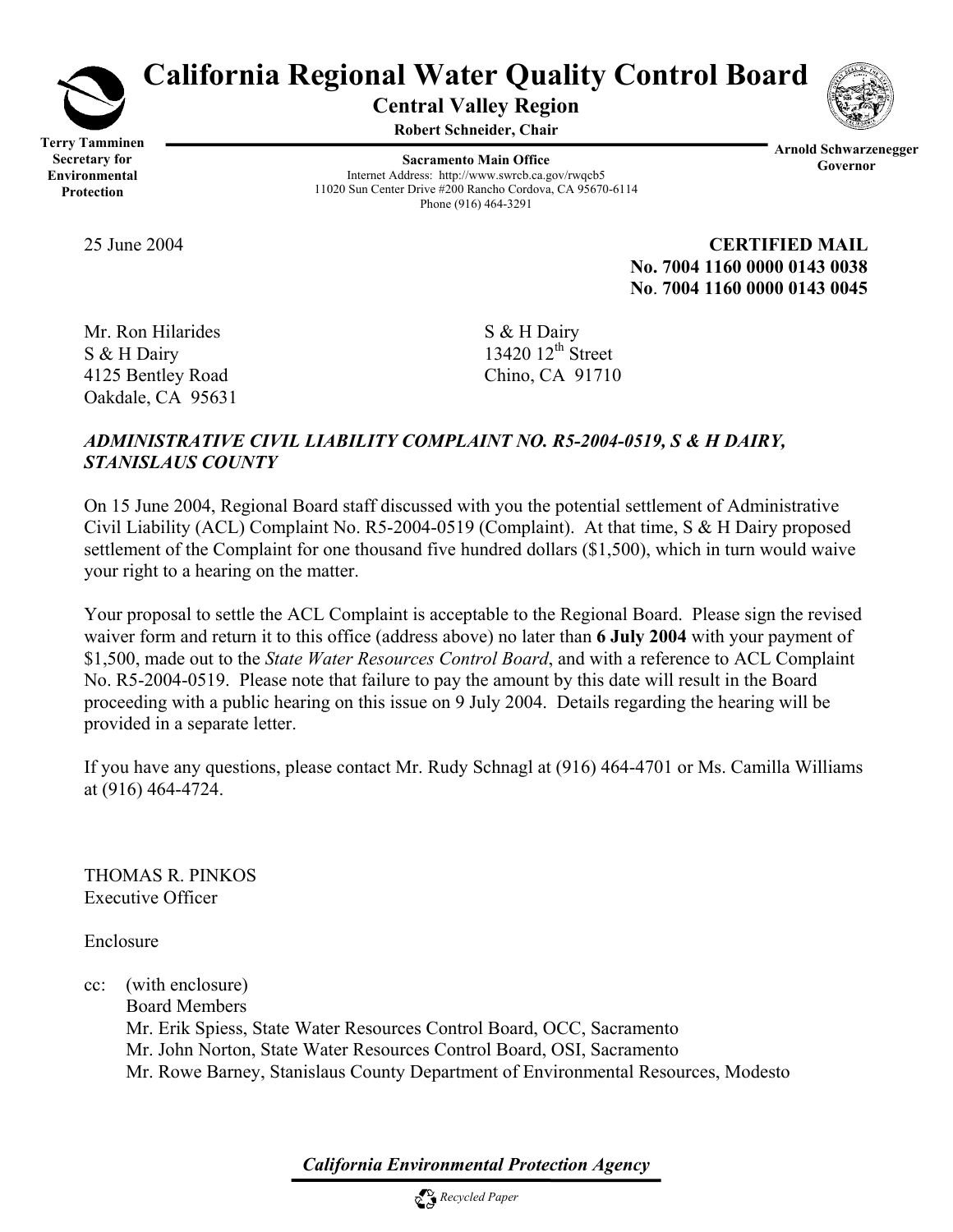#### **WAIVER**

By signing this waiver, the Discharger (S & H Dairy) agrees to waive its right to a hearing before the California Regional Water Quality Control Board, Central Valley Region, and to remit payment for civil liability imposed in the amount of one thousand five, hundred dollars (\$1,500). The Discharger understands that it is giving up its rights to argue against the allegations made by the Executive Officer in Administrative Civil Liability Complaint No. R5-2004-0519 and against imposition of, and the amount of civil liability imposed.

(Signature)

(Printed Name)

(Title)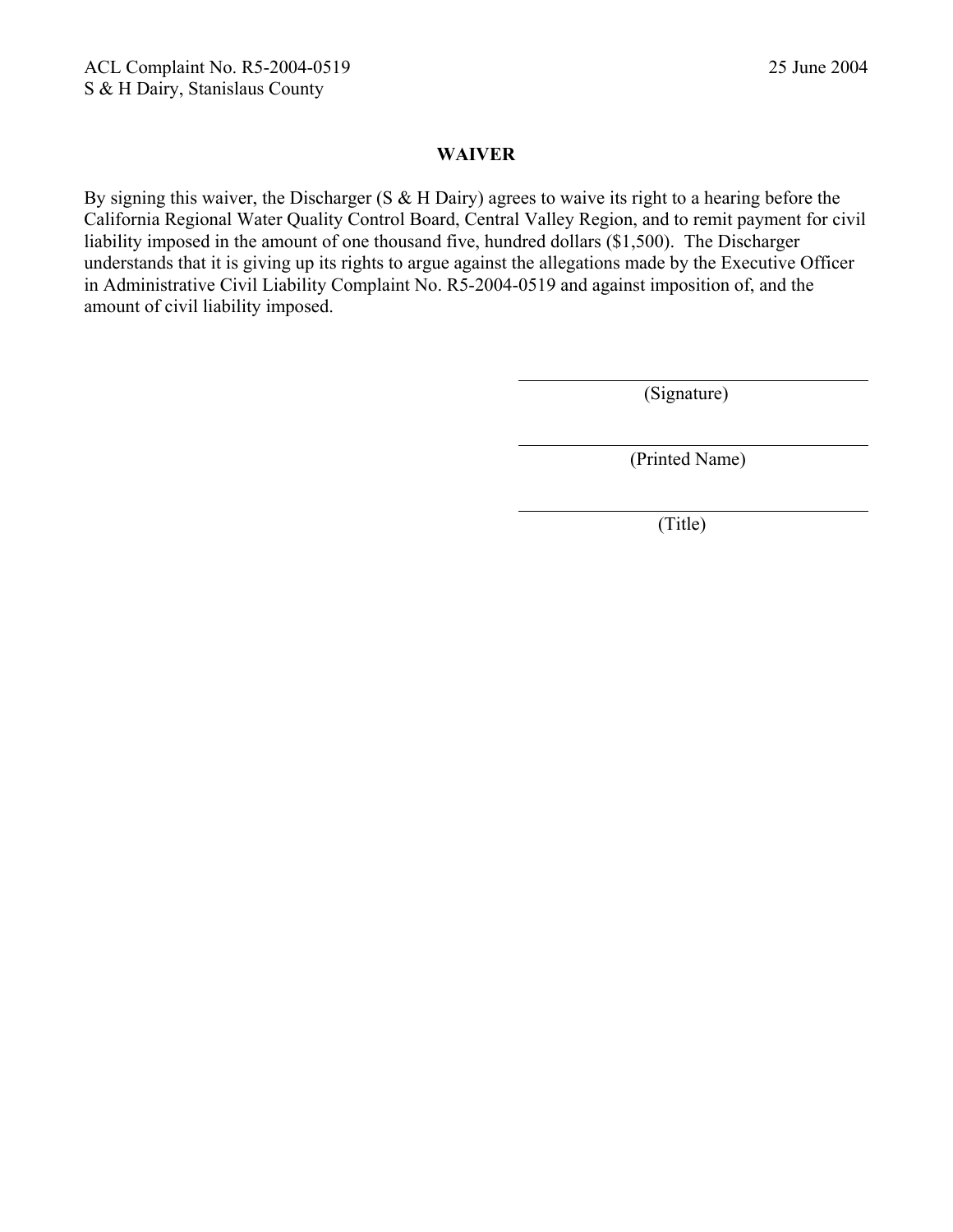#### CALIFORNIA REGIONAL WATER QUALITY CONTROL BOARD CENTRAL VALLEY REGION

### ACL COMPLAINT NO. R5-2004-0519 ADMINISTRATIVE CIVIL LIABILITY COMPLAINT IN THE MATTER OF

## S & H DAIRY, AND RON HILARIDES STANISLAUS COUNTY

This Administrative Civil Liability Complaint (hereafter Complaint) is issued to the S & H Dairy, and Ron Hilarides (hereafter known jointly as "Discharger") based on a finding of failure to submit reports pursuant to California Water Code (CWC) Section 13267, and based on Provisions CWC Section 13267(b)(1) and Sections 13268(a) and (b), which authorize the Executive Officer to issue this Complaint.

The Executive Officer of the Regional Water Quality Control Board, Central Valley Region (Regional Board) finds, with respect to the Discharger's acts, or failure to act, the following:

- 1. Ron Hilarides owns and operates the S &H Dairy at 4125 Bentley Road in Oakdale, Stanislaus County. The dairy is in the southeastern quarter of Section 4, T3S, R10E, MDB&M<sup>1</sup>.
- 2. Wastewater from the dairy is collected in a storage pond, where it is periodically discharged to cropland for reuse due to the nutrient value contained in the wastewater.
- 3. On 25 January 1991, the Regional Board adopted Waste Discharge Requirements (WDRs) Order No. 91-010, which regulates discharges from the dairy operations.
- 4. WDRs Order No. 91-010 requires that covered dischargers comply with the associated Monitoring and Reporting Program, which states the following:
	- C. Provisions:
		- 6. "Pursuant to Section 13267 of the California Water Code, the Discharger shall comply with the attached Monitoring and Reporting Program No. 91-010."
- 5. Monitoring and Reporting Program No. 91-010, requires submittal of an annual report, which states in part:
	- 2. "A written annual report covering the calendar year shall be submitted to the Regional Board by **15 January** of the following year."
- 6. In 1998, staff issued a Notice of Violation (NOV) and a 13267-letter to the S & H Dairy for failure to submit the 1998 Annual Report, as well as for operational violation of WDRs Order No. 91-010. Staff conducted follow-up compliance inspections the next two years, and in 2000, the dairy was specifically notified of the annual reporting requirement in the WDRs. The S & H Dairy did not submit the 2000 Annual Report. The first annual report submitted by the S & H

 $\overline{a}$  $1$  MDB&M = Mount Diablo Baseline and Meridian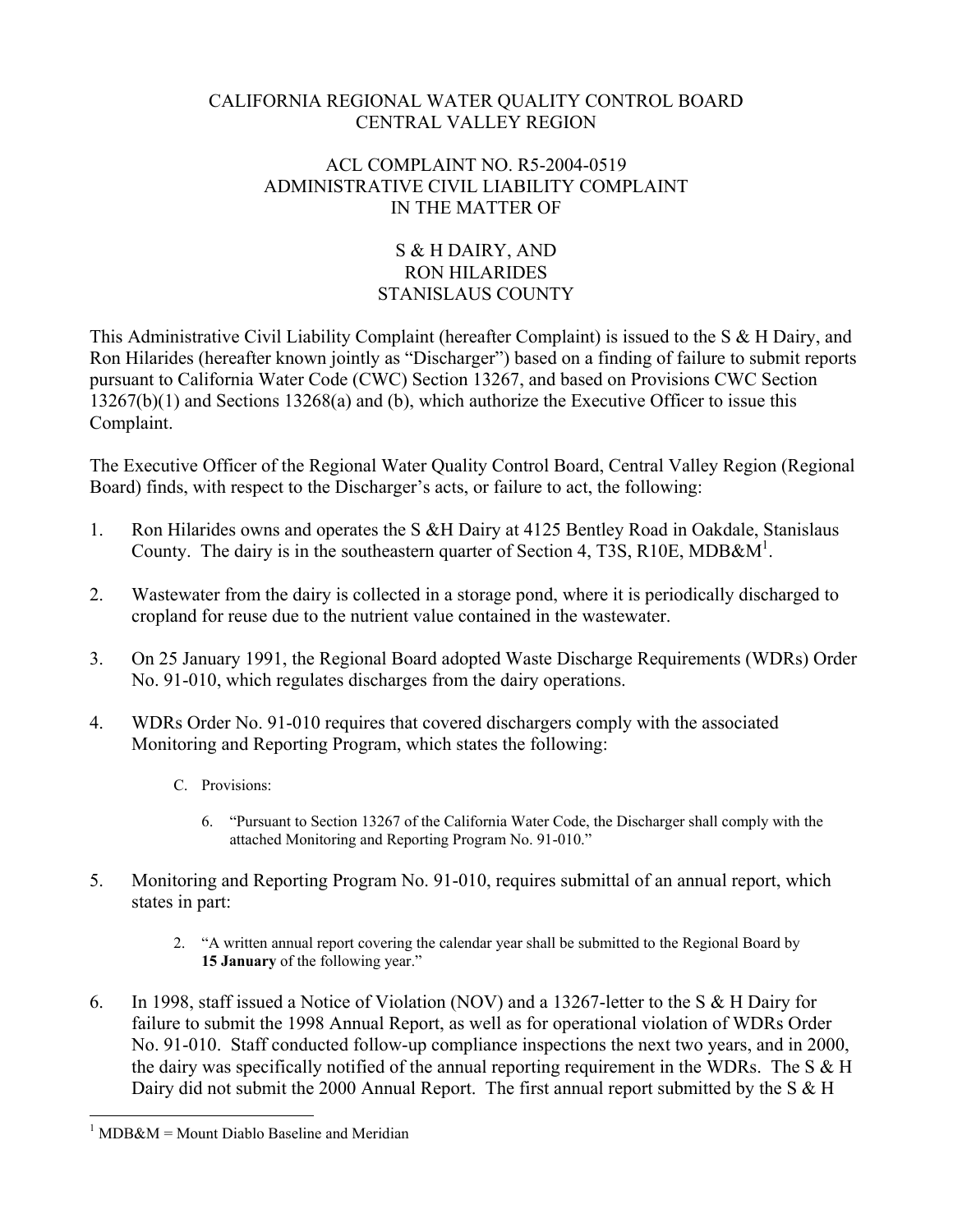Dairy was for 2001, which was received approximately one year after the required due date of 15 January 2002, and only after issuance of a NOV and a 13267-letter. The 2002 Annual Report was submitted by the dairy prior to the required due date, and therefore enforcement action was not necessary.

- 7. On December 26, 2003, Regional Board staff issued a letter to the owners and operators of the S & H Dairy reminding them of the requirement to submit the 2003 Annual Report, which was due by 15 January 2004. The letter also transmitted an annual report form to facilitate compliance with WDRs Order No. 91-010.
- 8. The Discharger did not submit the required annual report for the 2003 reporting period as required by WDRs Order No. 91-010 and as referred to in the staff reminder letter of 26 December 2003.
- 9. Failure to submit the 2003 Annual Report by the Discharger is a violation of the provisions of Section 13267 of the CWC, which reads in part, as follows:
	- (b)(1) "The regional board may require that any person who has discharged, discharges, or is suspected of having discharged or discharging, or who proposes to discharge waste within its region, or any citizen or domiciliary, or political agency or entity of this state who has discharged, discharges, or is suspected of having discharged or discharging, or who proposes to discharge, waste outside of its region that could affect the quality of waters within its region shall furnish, under penalty of perjury, technical or monitoring program reports which the regional board requires . . . ."
- 10. Prior to 1 January 2004, Water Code Section 13268 stated:
	- (a) "Any person failing or refusing to furnish technical or monitoring program reports as required by subdivision (b) of Section 13267,... or falsifying any information provided therein, is guilty of a misdemeanor and may be liable civilly in accordance with subdivision (b)."
	- (b)(1) "Civil liability may be administratively imposed by a regional board in accordance with Article 2.5 (commencing with Section 13323) of Chapter 5 for a violation of subdivision (a) in an amount which shall not exceed one thousand dollars (\$1,000) for each day in which the violation occurs."
- 11. Water Code Section 13327 states:

"In determining the amount of civil liability, the regional board . . . shall take into consideration the nature, circumstance, extent, and gravity of the violation or violations, whether the discharge is susceptible to cleanup or abatement, the degree of toxicity of the discharge, and, with respect to the violator, the ability to pay, the effect on ability to continue in business, any voluntary cleanup efforts undertaken, any prior history of violations, the degree of culpability, economic benefit or savings, if any, resulting from the violation, and other matters as justice may require."

12. The maximum administrative civil liability that can be imposed by the Regional Board under Water Code Section 13268(b)(1) is one thousand dollars (\$1,000) for each day of failure to submit technical reports as required by subdivision (b) of Section 13267. As of 8 April 2004, the Discharger failed to submit the 2003 Annual Report. Therefore, as of this date, the maximum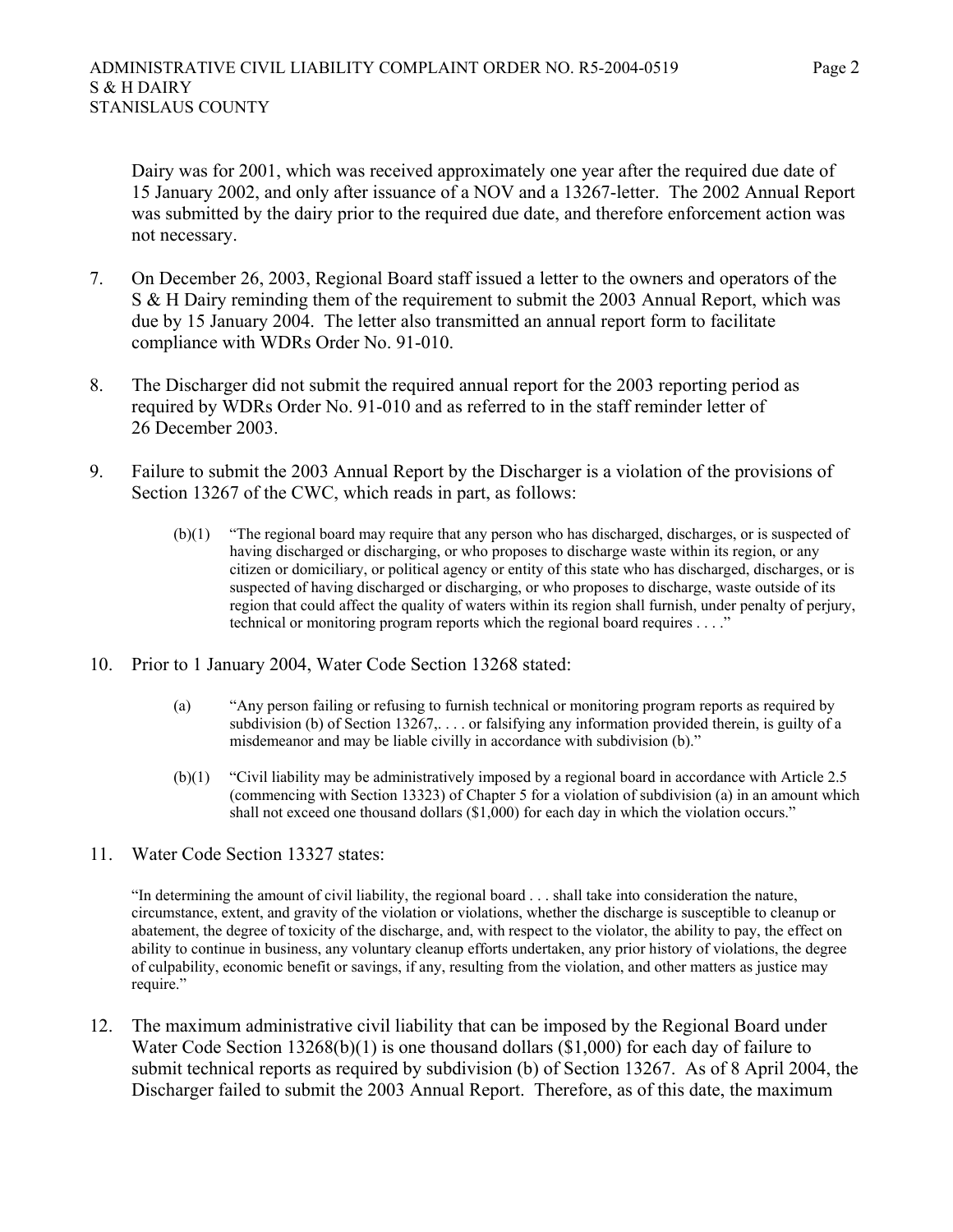liability for non-submittal of this monitoring program report is eighty four thousand dollars (\$84,000). No minimum liability is required to be imposed under Section 13268(b)(1).

13. Issuance of this Complaint for Administrative Civil Liability does not have the potential to result in a physical change in the environment and is therefore, not a "project" subject to the provisions of the California Environmental Quality Act (CEQA) (Public Resources Code Section 21000, et. seq.). It is also exempt from CEQA in accordance with Title 14, California Code of Regulations, Section 15321(a)(2).

#### S & H DAIRY, AND RON HILARIDES ARE HEREBY GIVEN NOTICE THAT:

- 1. The Executive Officer of the Regional Board proposes that an Administrative Civil Liability be imposed on the Discharger in an amount of five thousand dollars (\$5,000). The amount of the liability proposed is based upon a review of the factors set forth in Water Code Section 13327 as cited above, and the State Water Resources Control Board's water quality enforcement policy.
- 2. A hearing shall be held on **3 or 4 June or 8 or 9 July 2004** unless the Discharger agrees to waive the hearing and pay the imposed civil liability in full.
- 3. If a hearing is held, the Regional Board will consider whether to affirm, reject, or modify the proposed Administrative Civil Liability, or whether to refer the matter to the Attorney General for recovery of judicial civil liability.
- 4. In lieu of a hearing, the Discharger may waive the right to a hearing. If the Discharger wishes to waive the hearing, please sign the enclosed waiver and return it with the amount of Civil Liability (in a check made payable to the *State Water Resources Control Board Cleanup and Abatement Account*) to the Regional Board's office at 11020 Sun Center Drive, Suite 200, Rancho Cordova, California 95670, within 30 days of the date of this Complaint.
- 5. Any waiver will not be effective until 30 days from the date of this Complaint to allow interested parties to comment on this action.
- 6. Payment of the Civil Liability does not absolve the Discharger of the need to comply with WDRs Order No. 91-010, or other applicable laws.

 $\mathcal{L}_\text{max}$  and  $\mathcal{L}_\text{max}$  and  $\mathcal{L}_\text{max}$  and  $\mathcal{L}_\text{max}$  and  $\mathcal{L}_\text{max}$  and  $\mathcal{L}_\text{max}$ 

THOMAS R. PINKOS, Executive Officer

(Date)